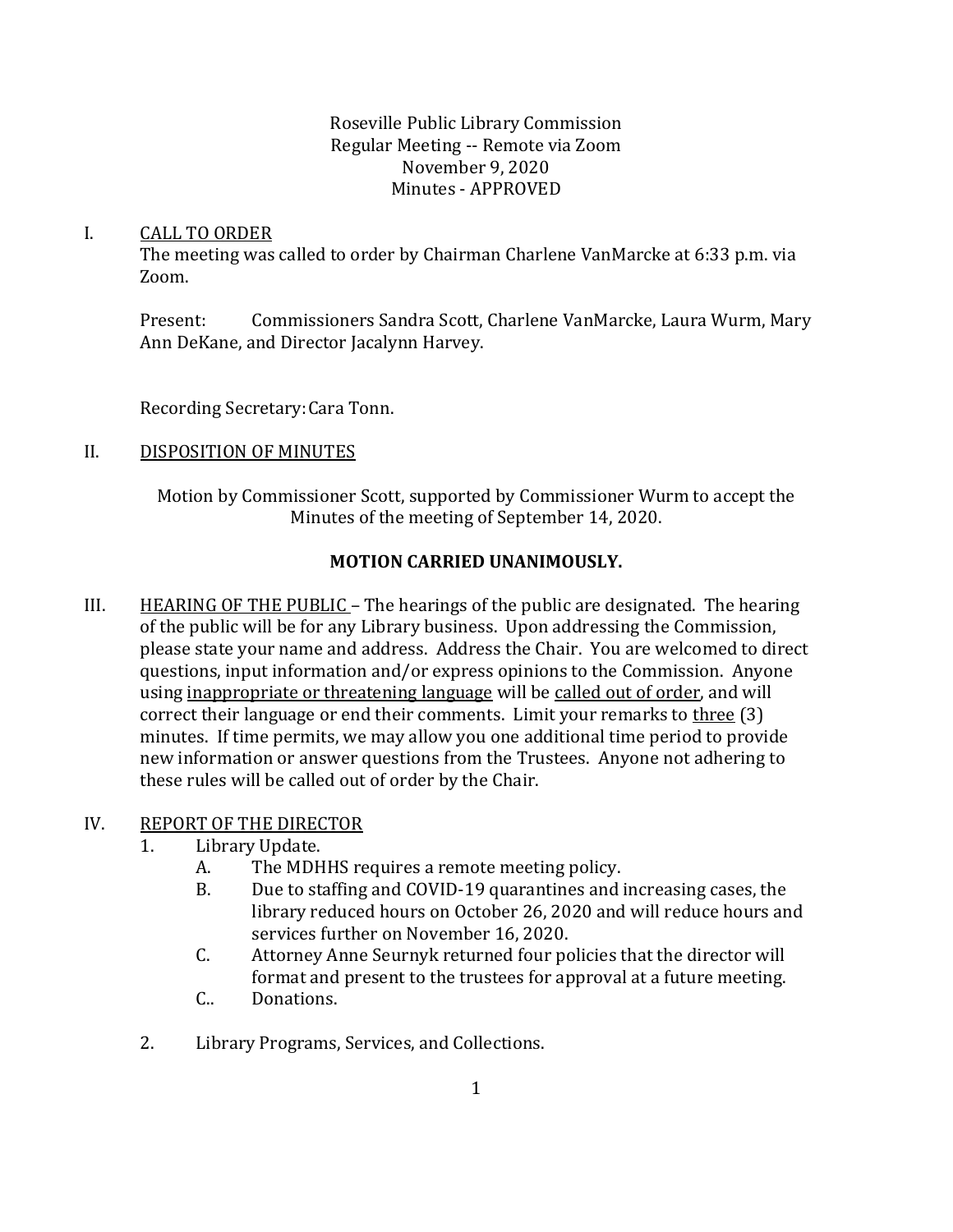- A. 11/10 "Tidying Up: The KonMari Method," 11/11 Friends Meeting, 11/14 "Battle of the Books" with CMPL, 11/17 Virtual Archives Roadshow, 11/17 "Yooper Talk," 11/19 Virtual Trivia Night, 11/19 "Painting with Spheros,"-- Take and Makes: 11/12 "Felt Turkey Pins," 11/16 "Snowman Jump Ring Earrings," 11/21 "Pudding Slime," – 11/23 "Coping with COVID Yoga for Children," Virtual Family Storytime Session #2 11/6 – 20, 11/11 "Teen Cooping with Chips," 11/18 Teen Community Service" 12/1 "Santa and Snowmen Ornaments," 12/1 Take and Make Christmas Tree Craft, 12/10 Booked for the Evening
- 3. Library Statistics.

A. The people counters on the security gates are failing. I have to investigate hard-wired people counters.

4. Budget and Bills.

Motion by Commissioner Wurm, supported by Commissioner Scott to accept the Budget and Bills.

## **MOTION CARRIED UNANIMOUSLY.**

#### V. SUBURBAN LIBRARY COOPERATIVE

- 1. SLC increased centralized purchasing \$2,008.21 for Roseville (and all other libraries received a similar increase based on size) from their savings this year.
- 2. SLC hired a web design company to create a Virtual Library Card website.
- 3. The SLC annual meeting for trustees, representatives and staff will be virtual this year.
- VI. COMMUNICATIONS None.

#### VII. UNFINISHED BUSINESS

1. Erin and Youth Program Room Furniture.

Motion by Commissioner Wurm, supported by Commissioner DeKane to accept the Library Design proposal P-30320 to purchase new tables and chairs for two meeting/program rooms.

#### **MOTION CARRIED UNANIMOUSLY.**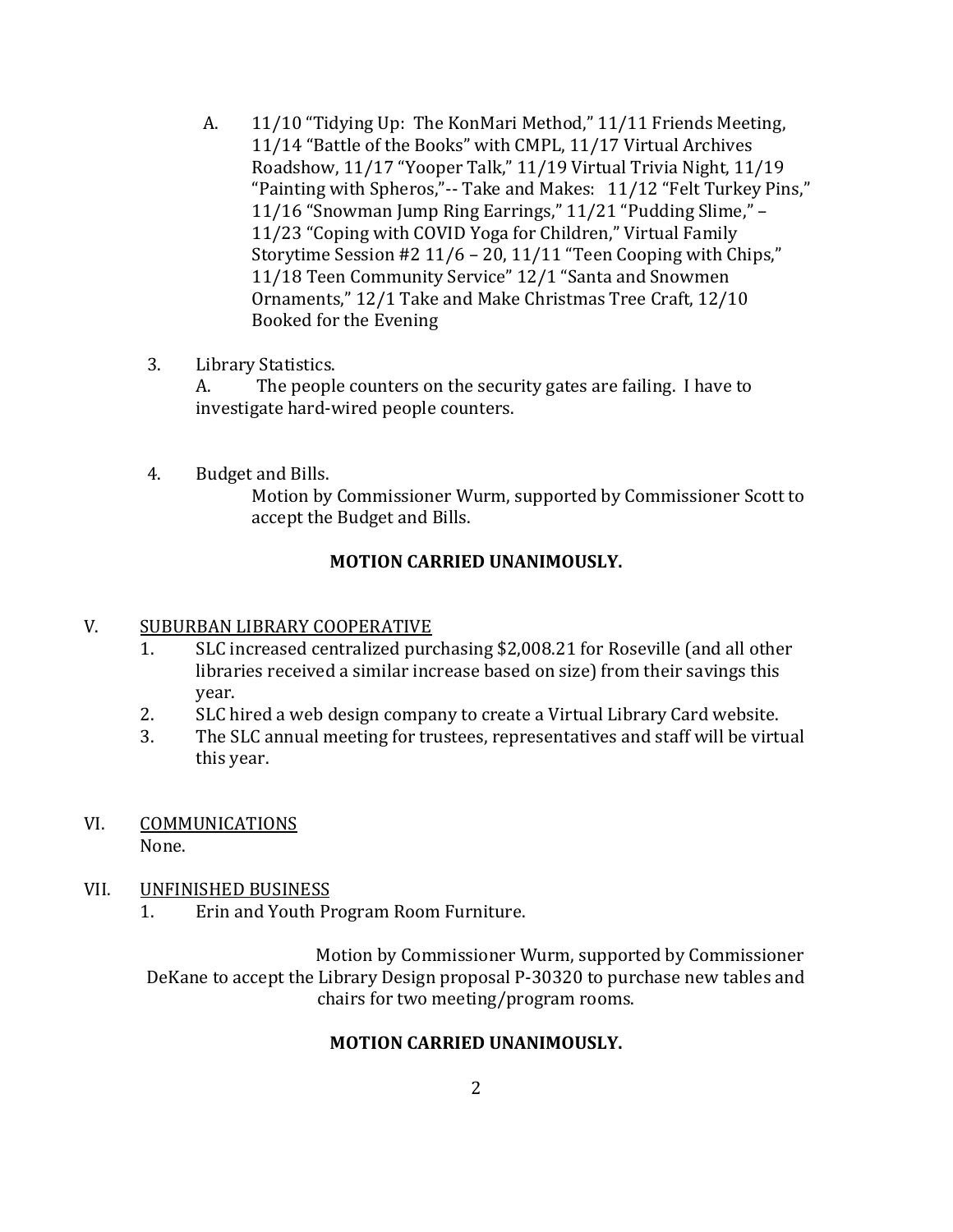- 2. The library will begin circulating the Wifi hotspots purchased through the CARES grant the week of November 26,2020.
- 3. Building and Grounds.
	- A. The north doors are broken. Per a quote from Stanley, the cost to repair the doors is \$7,299. Scott Pruzinsky and I will speak to Scott Adkins about paying to repair or replace the doors.
	- B. The Electrician removed the emergency doors form the south entrance since they were not longer needed and installed them on the facia near the sidewalk to the staff entrance. They provide much more light and the sidewalk will be safer.
	- C. The benches, waste receptacle and bat house arrived. The bat house will be installed next spring.
- 4. Trustee Position.

A. I sent a letter to Kristin Sides asking her if she would be interested in applying for the open trustee position. She has not responded.

- 5. Other.
	- A. The Friends made \$266 on the "under the canopy" outdoor used book sale in October.

## VIII. NEW BUSINESS

1. Reopening Plan.

Motion by Commissioner DeKane, supported by Commissioner Wurm to approve the Reopening Plan Policy written by Attorney Anne Seurynk.

## **MOTION CARRIED UNANIMOUSLY.**

- 2. LocalHop Calendar and Room Booking Software.
- 3. Other.
	- A. Job Descriptions.

Motion by Commissioner Scott, supported by Commissioner DeKane to approve the updated job descriptions for Assistant Director (variations for Adult and Youth